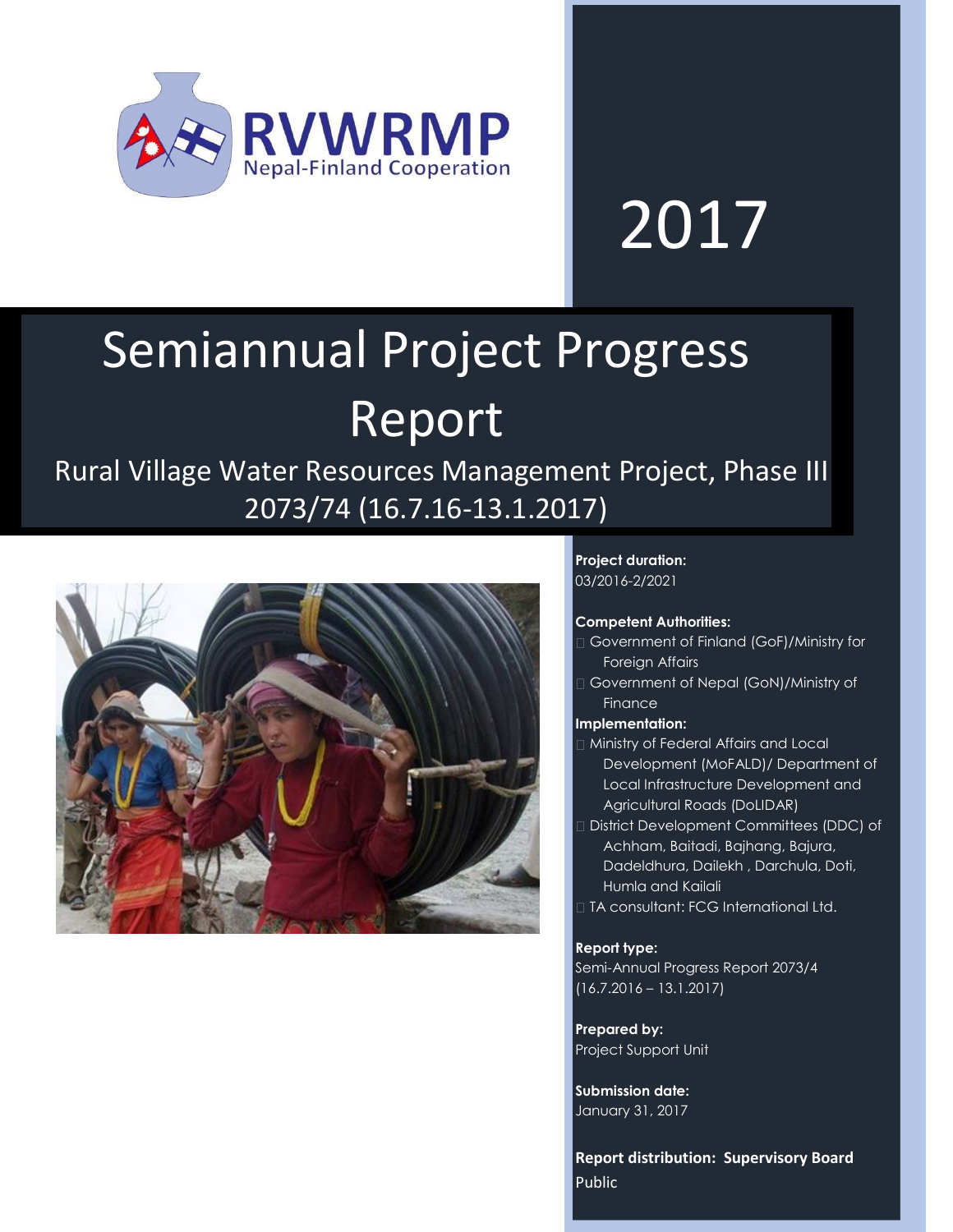#### **Summary**

- After ten months of implementation it is too early to assess achievement against project impact, but progress is assessed to be in line with the planned Annual Work Plan (AWP) approved by the Supervisory Board 29.6.2016.
- Scheme completion percentage is 23% and budget expenditure is 29% against AWP
- The Open Defecation Free (ODF) campaign is almost completed: All except two out of the 380 Village Development Committees (VDCs) in the project working area are declared ODF
- The implementation of total sanitation plans are ongoing but facing challenges due to the special traditions in the Far West
- The local body restructuring will bring new challenges: the new VDCs for Water Use Master Plan (WUMP) preparation should be part of forthcoming rural municipalities, the *Gaonpalikas,* and should contribute to cover as many entire Gaonpalikas with WUMPs as possible

## Project description

RVWRMP is a water resources management project supported by GoF and GoN, which in addition to water supply and sanitation, supports community-based irrigation, micro-hydro power, improved cooking stoves and water mills, a number of environmental improvements, as well as food security, nutrition, sustainable livelihoods and institutional capacity building activities.

At the local level the stakeholders include the UCs, VDCs, DDCs and other relevant line agencies at the district level. At the regional level, the Regional Agricultural Directorates play a key role.

> 1. Progress towards the achievement of the expected results

After the problems faced in the project implementation due to bandhs and road blockades in Fiscal Year (FY) 2072/3, the situation in the Project Area has normalized in the reporting period. After 10 months implementation it is too early to assess the achievements against the expected project impact and purpose/outcomes but the Project is on track to achieve its outputs set for FY 2073/4 in the AWP as illustrated in the following table, which indicates the numbers of beneficiaries for different services.

The AWP predicted that 70% of the target will be achieved by the end of the FY (15.7.2017). If all the schemes that are presently on-going will be completed by the end of the FY, the achievement will be 67%. It is unlikely that the micro hydro schemes will be completed in time but on the other hand some smaller water supply schemes presently under planning will be completed. Therefore, the progress is assessed to be in line with the planned in AWP. Technically it would be possible to complete a good number of schemes presently under planning if the budget ceiling for FY 2073/4 can be lifted.

All except two of the 380 project area VDCs are declared ODF, and the remaining districts will be declared during 2017, i.e. within the original target set by GoN.

#### Result Framework

The expected **Impact** of the Project is improved health and reduced multidimensional poverty within the project working area.

The **project purpose** is to have universal access to basic WASH services, and establishment of functional planning and implementation frameworks for all water uses and livelihoods promotion in the project area.

#### **Result area 1**:

Institutionalized community capacity to construct and maintain community managed water supply and adopt appropriate technologies and sanitation and hygiene behavior

**Result area 2**: Improved and sustainable nutrition, food security and sustainable income at community level through water resources based livelihoods development

**Result area 3:** Increased resilience to disasters and climate change and climate change mitigation and adaptation.

maintaining WASH and **Result area 4**: GoN institutional capacity to continue integrated water resources planning and support communities in implementing and livelihood activities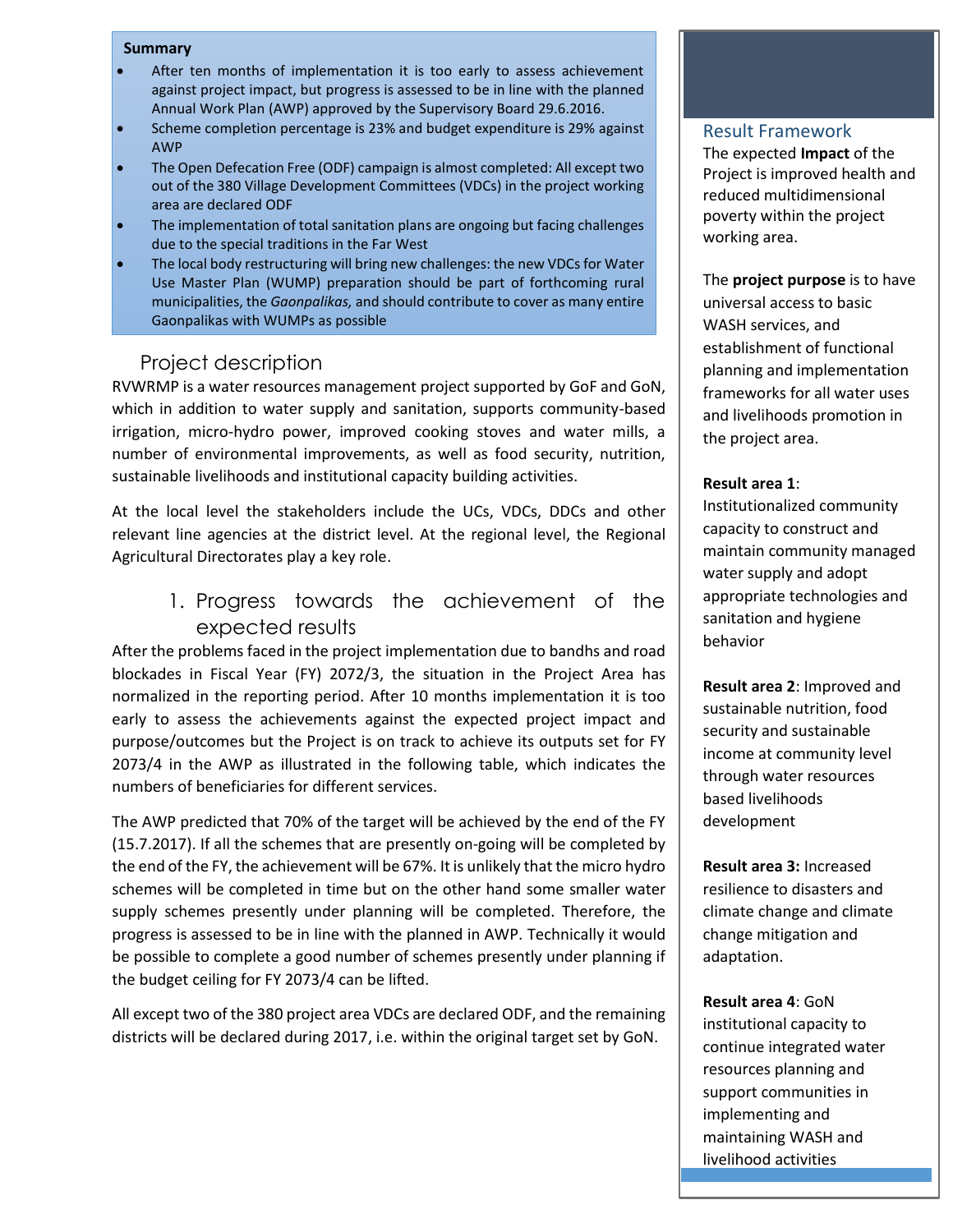|                             | Target in AWP | Implementation<br>On-going | Implementation<br>Completed | Under<br>planning | Completion<br>percentage |
|-----------------------------|---------------|----------------------------|-----------------------------|-------------------|--------------------------|
| Irrigation                  | 8.076         | 933                        | 1,352                       | 5.791             | 17%                      |
| <b>Improved Water Mills</b> | 4,700         | $\overline{\phantom{0}}$   | 1,465                       | 3,235             | 31%                      |
| Multiple Water Services     | 13,312        | 3,332                      | 1,415                       | 8,565             | 11%                      |
| Water Supply                | 92,053        | 45,184                     | 17,534                      | 29,335            | 19%                      |
| Sanitation                  | 15,645        | 6,125                      | 9,520                       |                   | 61%                      |
| Micro Hydro                 | 4,988         | 4988                       | 0                           |                   | 0%                       |
| <b>Total</b>                | 138.774       | 61.223                     | 31.286                      | 46.926            | 23%                      |

### Gender Equality and Social Inclusion (GESI)

GESI issues are mainstreamed in all project activities and participation of women and Disadvantaged Groups (DAGs) is measured in the Result Framework. DAGs' representation in UC key positions of Water Supply Schemes is 27%, meaning 3 percent points over the target (24%). The gender disaggregation in the same is still lagging behind, with 42% representation of women (target 50%), which nevertheless is well above the achievement of previous project phases. In the case of women's occupation of leadership posts in cooperatives, women's representation has been very satisfying with 72% (target 50%).

# 2. Resources and Budget



The total recurrent and investments budget for FY 2073/4 is NPR 441,495,195 (EUR 3,783,000). The figure on the left shows the status of the entire budget through the 10 District Water Resources Development Funds (DWRDFs) as of 13.1.2016. GoF and GoN have almost equal contributions. The DDCs contribution is still low, as

funds have been released only by one District so far. The allocation of funds by Districts usually occurs towards the end of the FY. The DWRDF budget expenditure is at 29%, well above the normal

expenditure at this point of time. It is expected that the project will absorb a significant share of funds in the beginning of the second half of the FY as the final installments of completed schemes and first installments of new scheme will be due simultaneously. Therefore, more



than 50% of the total budget has already been released. There is a requirement for additional funding since the budget for running FY was allocated based on previous years' budget, but the targets are higher for phase III.

The GoF contributions for Technical Assistance (TA), capacity building and project operation costs in EUR are shown in the following table. The total expenditure is 78%. The 18% expenditure of the total budget is well acording to the plan after 10 months out of 60 months implementation.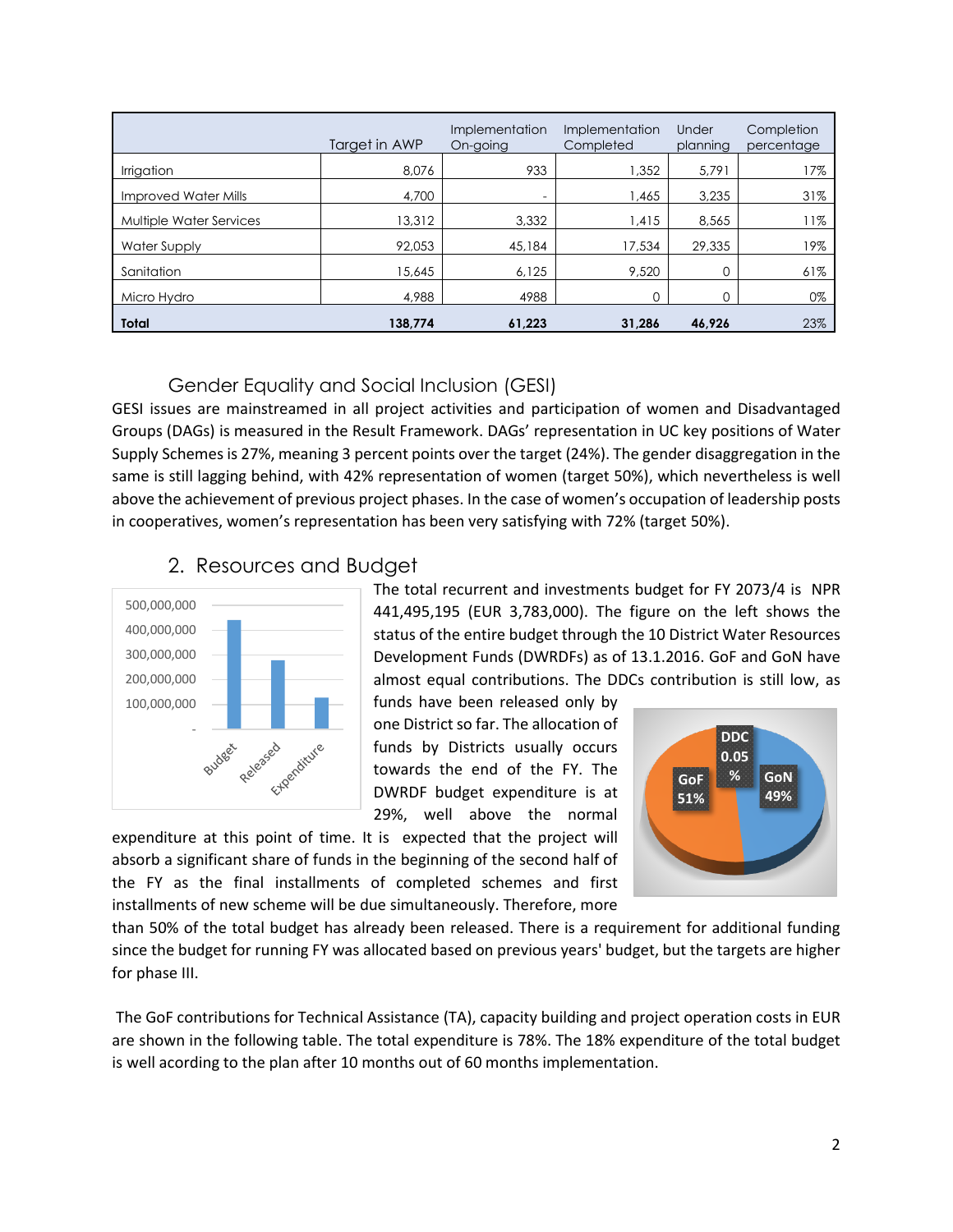| <b>Budget line</b>       | Budget for the<br>Reporting<br>period | Expenditure<br>Reporting<br>Period | $%$ of<br>Reporting<br>Period | Cumulative<br>Expenditure | GoF Budget<br>Phase III | Cumulative<br>% of Phase<br>$\mathbf{III}$ |
|--------------------------|---------------------------------------|------------------------------------|-------------------------------|---------------------------|-------------------------|--------------------------------------------|
| Technical Assistance     | 498,000                               | 425,815                            | 86%                           | 662.569                   | 3.135.812               | 21%                                        |
| <b>Plans and Studies</b> | 102.000                               | 59,530                             | 58%                           | 80,468                    | 400,000                 | 20%                                        |
| Capacity Building        | 150,000                               | 101.139                            | 67%                           | 212,551                   | 1,300,000               | 16%                                        |
| <b>Operational Costs</b> | 240,000                               | 176,348                            | 73%                           | 251,365                   | 1,300,000               | 19%                                        |
| Reimbursable Costs       | 120,000                               | 99,845                             | 83%                           | 172.015                   | 800,000                 | 22%                                        |
| Contingencies            | $\overline{\phantom{0}}$              |                                    |                               | $\overline{\phantom{a}}$  | 664,188                 | 0%                                         |
| Total                    | 1,110,000                             | 862.677                            | 78%                           | 1,378,968                 | 7.600.000               | 18%                                        |

# 3. Assumptions and risks

The Project Document presents 12 different risks that may affect project implementation. All of these risks were observed during the reporting period except political pressure on project expansion. The most serious risks are analyzed in the table below.

| <b>Natural calamities and</b><br>climate change                            | Likelihood High - Impact High. Some landslides and flooding were observed at<br>the beginning of reporting period (monsoon season). Depletion of water sources<br>was recorded in all VDCs.                                                                                                                                                                                                                                                                                                                      |
|----------------------------------------------------------------------------|------------------------------------------------------------------------------------------------------------------------------------------------------------------------------------------------------------------------------------------------------------------------------------------------------------------------------------------------------------------------------------------------------------------------------------------------------------------------------------------------------------------|
| <b>Political instabilities</b><br>and anarchy                              | Likelihood High - Impact High. No major incidents in reporting period. The<br>project has recovered well from effects of strikes/curfews and posterior road<br>blockade that halted imports of essential supplies to Nepal in FY2072/3.<br>However, accumulation of work has created an extra burden for project planning<br>and implementation, but is still manageable as the project work presently<br>concentrates in the core VDCs. Similar situation in coming years would be very<br>difficult to manage. |
| <b>New administrative</b><br>structure delayed                             | Likelihood High - Impact Medium. Local body restructuring (especially mergers<br>of VDCs to form Gaonpalikas) affects the project working modality, selection of<br>new working areas and preparation of WUMPs (one year delay with some<br>WUMPS expected).                                                                                                                                                                                                                                                     |
| Limited political will to<br>decentralize                                  | Likelihood Medium - Impact Medium. Significant delays expected in decision on<br>mandates and restructuring of Provinces. Affects the building of institutional<br>capacity and sustainability at provincial level.                                                                                                                                                                                                                                                                                              |
| <b>Limited support from</b><br>local level                                 | Likelihood High - Impact Medium. Very limited staffing in most DTOs, district<br>level livelihoods partners and VDCs.                                                                                                                                                                                                                                                                                                                                                                                            |
| <b>Limited capacity of</b><br><b>SOs and SPs</b>                           | Likelihood High - Impact Medium. Lack of qualified technical human resources<br>in the labor market. SOs fail to retain qualified human resources.                                                                                                                                                                                                                                                                                                                                                               |
| <b>Devaluation of Euro</b><br>(EUR) against<br><b>Nepalese Rupee (NPR)</b> | <b>Likelihood High – Impact Low.</b> The budget in the Project document has been<br>calculated with an exchange rate 1 EUR = 130 NPR. In the reporting period the<br>District Development Funds were replenished with an average exchange rate of 1<br>EUR = 116.7 NPR resulting a loss of 19 MNPR. The cumulative loss in investment<br>funds is 31 MNPR. TA funds have suffered a similar loss as majority of TA costs<br>are paid in NPR.                                                                     |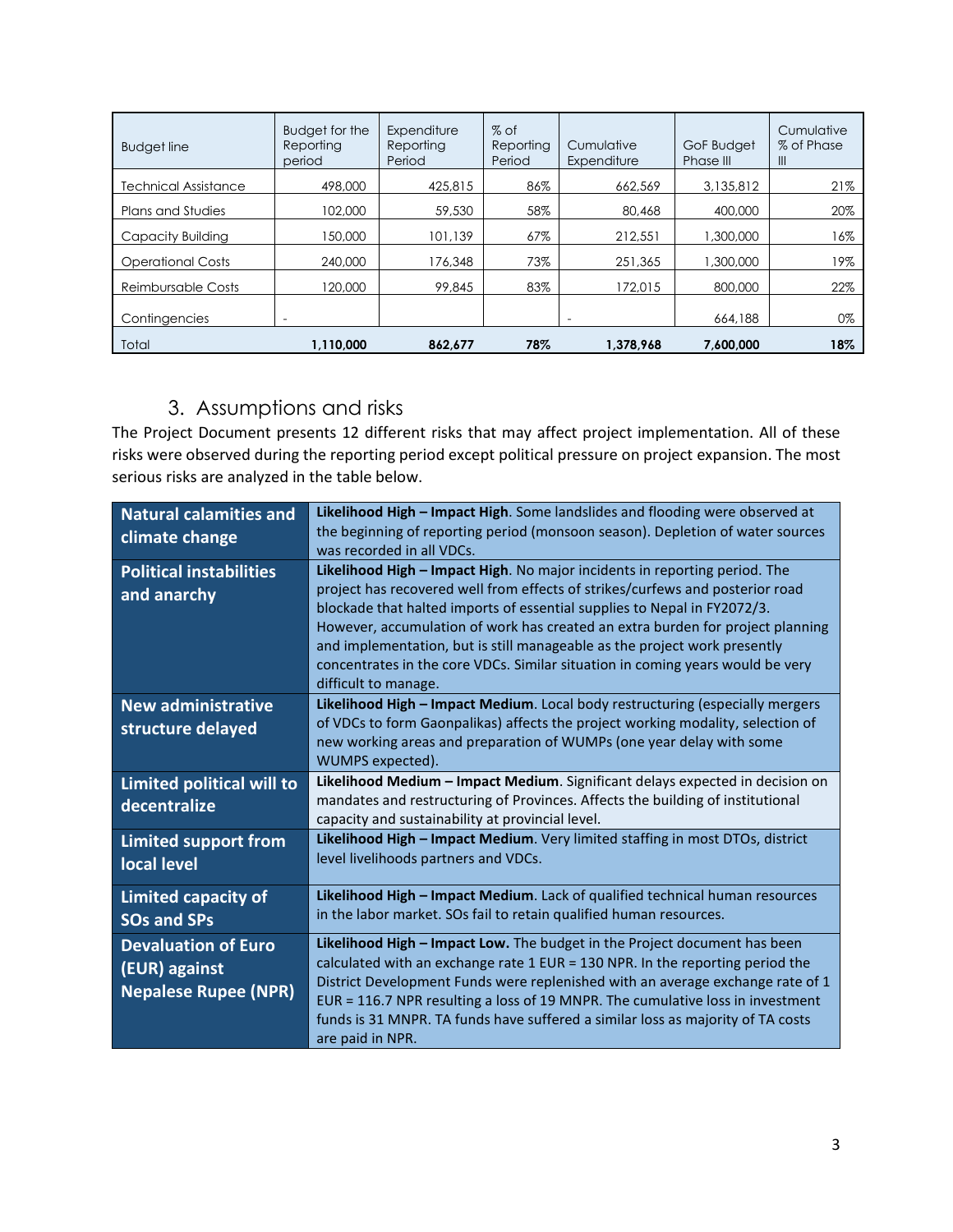# 4. Sustainability

The capacity of the UC has always been the cornerstone of sustainability of RVWRMP efforts. UC capacity is built through the step-by-step implementation process of the scheme, which includes several trainings. As part of the process, the UC also procures the construction materials, which would create the capacity to procure spare parts and materials when needed. One sustainability element is to increase women's participation in UCs and especially in the key positions as women are arguably better experts in water related issues and more present and permanent in the community. At least one of the Village Maintenance Workers (VMW) trained by RVWRMP for each scheme has to be a woman.

The collection of water and electricity tariff that covers minimum annual operation and maintenance costs, including the costs of a VMW, is mandatory to each scheme and well followed, but the long term financial sustainability is a challenge; in a situation of 10% annual inflation it doesn't make sense for the UCs to accumulate funds for scheme rehabilitation in a bank account with 0% interest. To create adequate funding base for scheme rehabilitation RVWRMP promotes small scale industries and commercial agricultural and horticultural production. A connection with a cooperative, which is giving a fair interest to the maintenance fund and also invests it locally, is promoted by RVWRMP with the target that 40% of water supply schemes in core VDCs and all micro hydro schemes are affiliated with a reliable cooperative. A case study is presently prepared by the Department of Water Supply and Sewerage on RVWRMP cooperative experiences in Sirsha VDC.

The institutional sustainability depends on the capacity of local GoN administration to support UCs/communities in their major needs. RVWRMP works through GoN local bodies and has created an adequate capacity in all working Districts and VDCs. In the coming years the GoN local administration will be undergoing a major restructuring as the transitional bodies will take over the administration of Gaonpalikas (Rural Municipalities) from the present VDCs and DDCs. RVWRMP will continue to work jointly with these structures and a major effort of training is foreseen when the permanent local bodies including the Provincial Administration are in place.

RVWRMP promotes its lessons learnt for consideration to national level implementation. In the reporting period the following publications were produced and/or disseminated at national level:

- Water Supply User Committee's Scheme Booklet (in Nepali),
- User Committee's Procurement Manual 2073 (incl. Pictorial Book on Pipes, Fittings, Tools and Construction Materials used in Water Supply Schemes) (in Nepali),
- Cooperative Promotion & Development Guidelines 2073 (in Nepali,
- WUMP Preparation Guidelines 2073, MWSS/SEIU & MoFALD/DoLIDAR (in Nepali) (www.seiu.gov.np/index.php/documents)

# 5. Lessons learned and recommendations

Over the years the Project has established an excellent implementation framework with well performing field teams and collaboration with local line agencies. The following account updates the situation at the end of the reporting period and draws some lessons learned and recommendations.

*Depletion* of water sources have been observed in all working VDCs. The yield of water sources were measured during project implementation at three times. The Project has included recharge pits/ponds, plantations and other protection measures during designing the schemes but depletion is still taking place. The project will intensify its source protection measures by applying Climate Resilient Water Supply Design